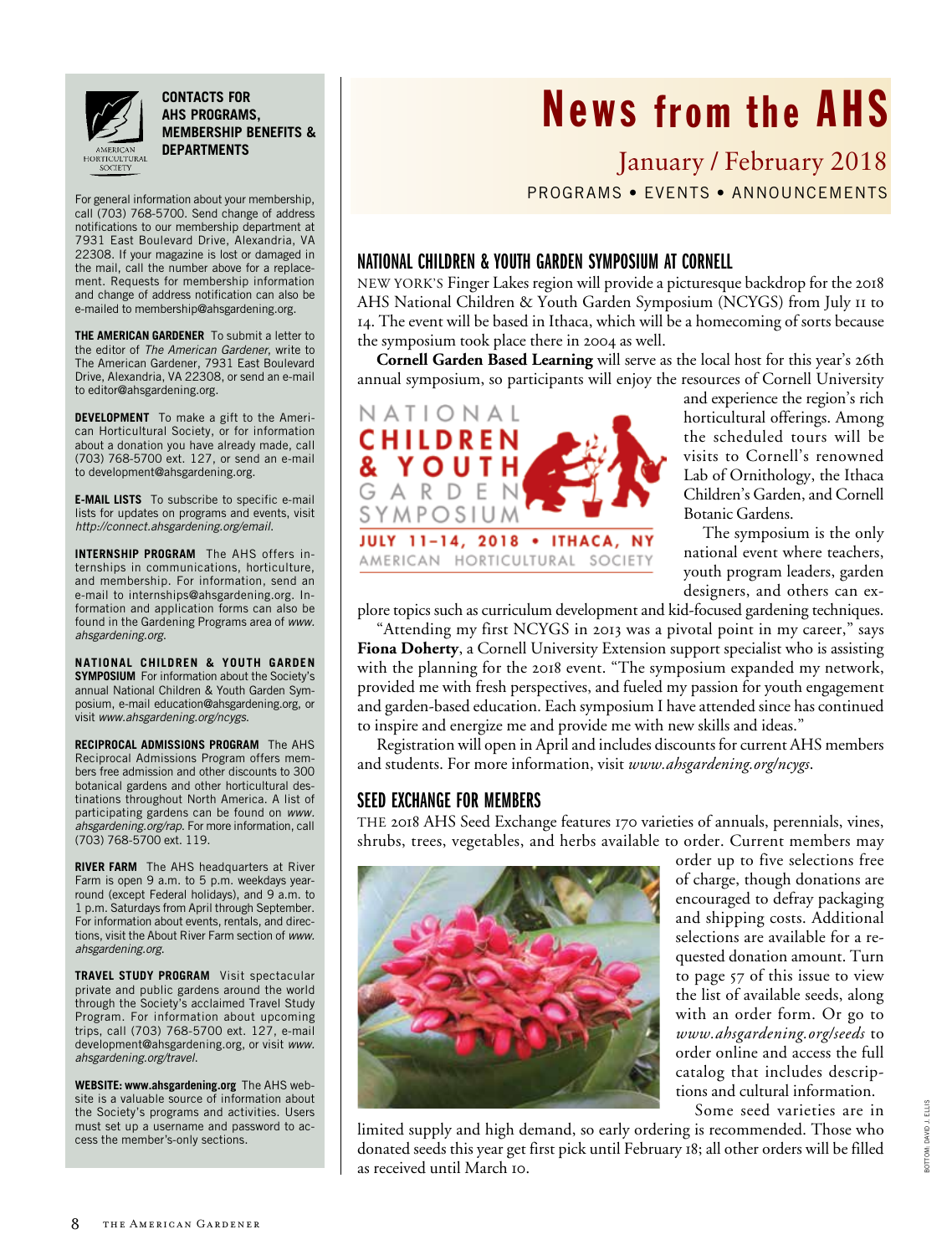## America in Bloom Competition for 2018

REGISTRATION IS now open for the 17th annual America in Bloom (AIB) competition. This national urban beautification pro-



gram allows communities of all sizes to showcase the innovative ways they use plants and gardens to improve their livability. As part of the program, two AIB judges visit each participating community and rate them in six criteria, including: floral displays, urban forestry, and environmental efforts. As a longtime supporter of the program, the AHS sponsors the organization's Community Involvement Award.

The registration deadline for entering the 2018 competition is February 28. This year's AIB awards ceremony will be held in Lexington, Kentucky, in the fall. For more information, visit *www.americainbloom.org.* 

### Spring Garden Market at River Farm

SAVE THE DATE for the AHS's annual Spring Garden Market on April 13 and 14 at the Society's River Farm headquarters in Alexandria, Virginia. The event features vendors from across the mid-Atlantic region offering an array of plants along with garden-related products. "This is a one-stop-shop event where you can find specialty natives and other unusual plants, as well as colorful annuals, vegetable starts, and ready-made containers," says **Dan Scott**, associate director of gardens and facilities. Look for more details in the March/April issue of this magazine and on *www.ahsgardening.org.*

## Colonial Williamsburg Garden Symposium

The 72nd annual Colonial Williamsburg Garden Symposium is scheduled for April 14 to 16 in Williamsburg, Virginia. Its theme this year, "Ordinary to Extraordinary: Creating Landscape Designs that Reflect Beauty and Awe," will focus on how to add personal creativity to one's garden. The AHS is once again a proud sponsor of this event, and members are eligible for a discounted registration fee. Visit *www.colonialwilliams burg.com/learn/conferences* for more information.



**Spring is a colorful time in the gardens of Colonial Williamsburg.**



Chapel Valley Landscape Company designs, installs, and maintains wonderfully crafted landscapes that make a positive first impression. For nearly five decades our award winning projects have been the hallmark of Chapel Valley Landscape Company's commitment to creativity, quality, and service. Call today to discuss your landscaping needs.



MARYLAND | WASHINGTON, DC | VIRGINIA

Landscape Company www.chapelvalley.com